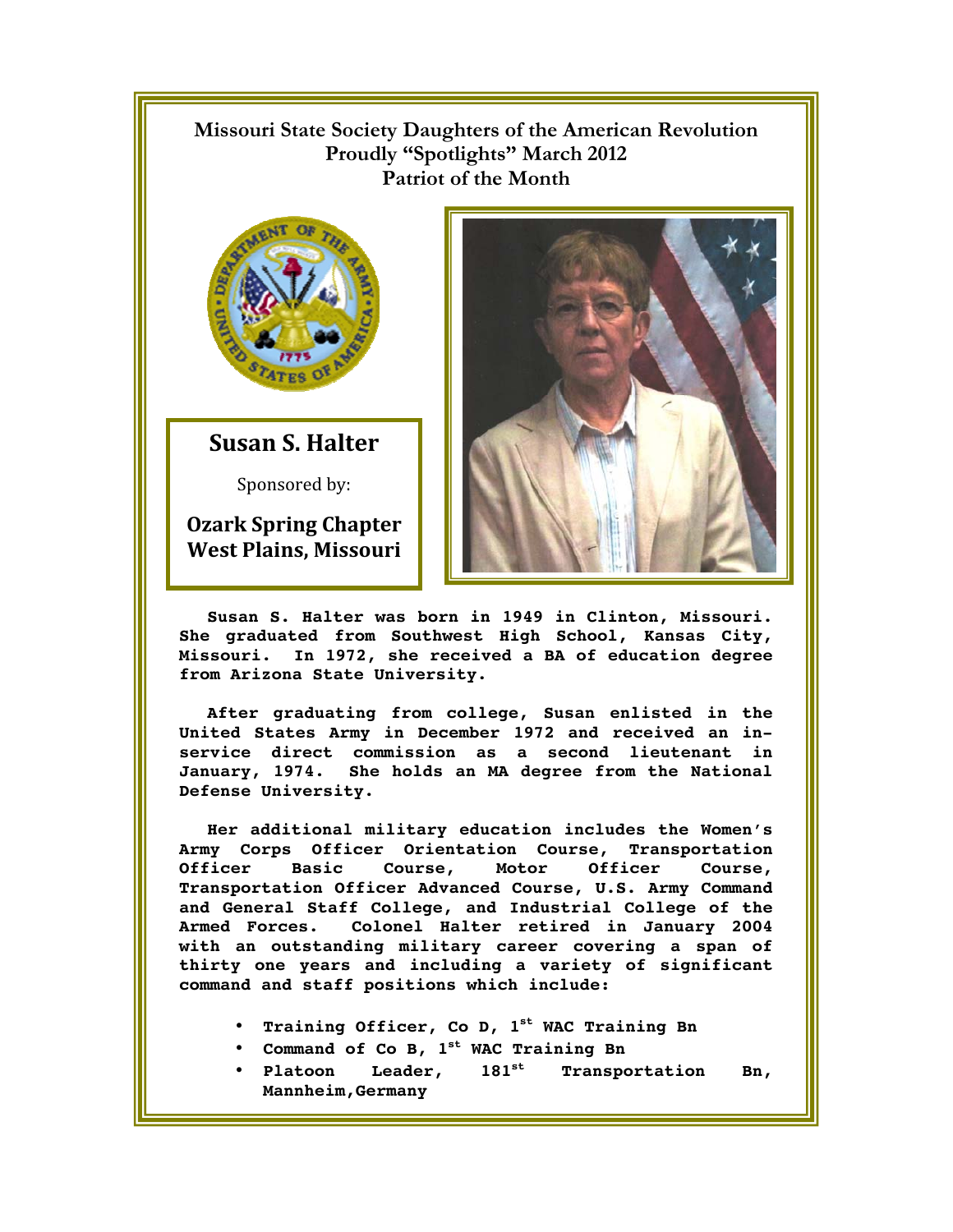| * Installation Transportation Officer, 11 <sup>th</sup> ACR,<br>Fulda, Germany                                                      |
|-------------------------------------------------------------------------------------------------------------------------------------|
| . Movement Control Officer, DISCOM, Ft. Riley,<br>Kansas                                                                            |
| • Commander, HQ and HQ Company, 1sr ID DISCOM                                                                                       |
| • Freight Transportation Management Officer, HQ,<br>MTMC, Falls Church, Virginia                                                    |
| • Battalion Executive Officer, 180 <sup>th</sup> Transportation<br>Battalion, Ft. Hood, Texas, and Saudi Arabia<br>(Desert Shield)  |
| . Assistant Chief of Staff Transportation, Saudi<br>Arabia (Desert Storm)                                                           |
| . Assistant Chief of Plans, 13 <sup>th</sup> COSCOM, Ft. Hood,<br><b>Texas</b>                                                      |
| • Battalion Commander, 71 <sup>st</sup> Transportation Battalion,<br>Ft. Eustis, Virginia                                           |
| . Attended Industrial College of the Armed Forces,<br>Ft. McNair, Virginia                                                          |
| . Chief, Joint Movements Control Center, EUCOM J4,<br>Stuttgart, Germany, deployed to Bosnia as part of<br>Operation Joint Endeavor |
| . Installation/Garrison Commander, Oakland Army<br>Base, Oakland, California                                                        |
| · Director, Joint and Multinational Operations<br>Directorate, Command and General Staff College,<br>Ft. Leavenworth, Kansas, 1999  |
| · Senior Army Advisor, Fifth Army, Missouri National<br>Guard, Jefferson City, Missouri,                                            |
| Susan is currently the Civilian Deputy to the Garrison<br>Commander, Ft. Leonard Wood, Missouri.                                    |
| Colonel Halter's awards and decorations include:                                                                                    |
| Legion of Merit w/1 oak leaf cluster<br>$\bullet$<br><b>Bronze Star</b><br>$\bullet$                                                |
| • Defense Meritorious Service Medal w/3 oak leaf<br>clusters                                                                        |
| Meritorious Service Medal w/6 oak leaf clusters<br>$\bullet$                                                                        |
| Army Commendation Medal<br>$\bullet$                                                                                                |
| Joint Service Achievement Medal w/1 oak leaf<br>$\bullet$<br>cluster                                                                |
| Army Achievement Medal w/1 oak leaf cluster<br>$\bullet$                                                                            |
| . Meritorious Unit Commendation                                                                                                     |
| Army Good Conduct Medal<br>$\bullet$                                                                                                |
| National Defense Service Medal w/1 oak<br>leaf<br>$\bullet$<br>cluster                                                              |